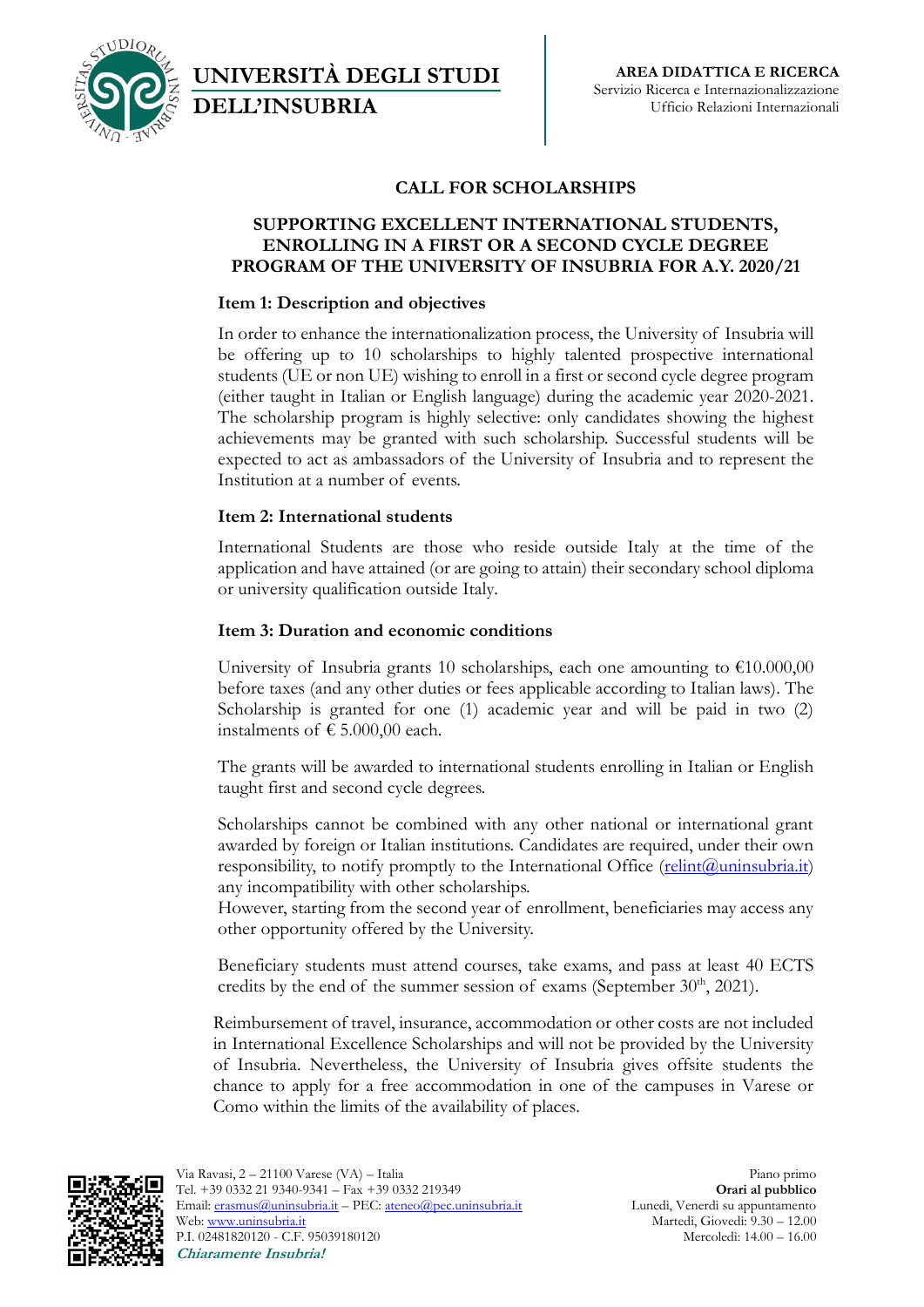

# **Item 4: Requirements**

**DELL'INSUBRIA**

**UNIVERSITÀ DEGLI STUDI** 

In order to apply to the scholarship, applicants must:

- 1) be international students, as defined in item 2;
- 2) commit to regularly enroll, for the academic year 2020/21, in a first or second cycle degree program of the University of Insubria;
- 3) demonstrate a final qualification grade not less than the 80% of the maximum possible final grade in the country where the qualification has been awarded;
- 4) (*for candidates attending the final year of the secondary school*) demonstrate he/she belongs to the top 20% of his/her class by an official document issued by his/her school, such as a statement signed and stamped by his/her school, a reference letter, a class ranking certificate, etc.
- 5) be able to comply with the conditions for obtaining a visa for study purpose in Italy (if requested by Italian laws);

#### **Item 5: Selection criteria and application**

A special Examining Committee nominated by the Rector will draw up a list of eligible candidates based on the sum of points awarded through assessment of applicants' academic record, curriculum vitae and motivation letter. The Committee can assign 30 points as follows:

- Academic Records: max 20 points
- Curriculum vitae (work, research or study experience): max 5 points
- Motivation letter: max 5 points

Candidates who after this phase of assessment are awarded a score less than 21/30 are not eligible.

The ranking of the candidates, indicating the winners, will be published on the University website and communicated to the applicants within May  $31<sup>st</sup>$ , 2020; should any of them renounce, the scholarship will be awarded to the next student in the rank. After publication of the results, students have to confirm acceptance of the scholarship within 7 working days.

#### **Item 6: Application**

Applications must include:

- Secondary School Diploma or Bachelor Degree Diploma or (for Item 4 n. 3 case) School statement
- The Transcript of the achieved records
- The curriculum vitae, also stating professional experiences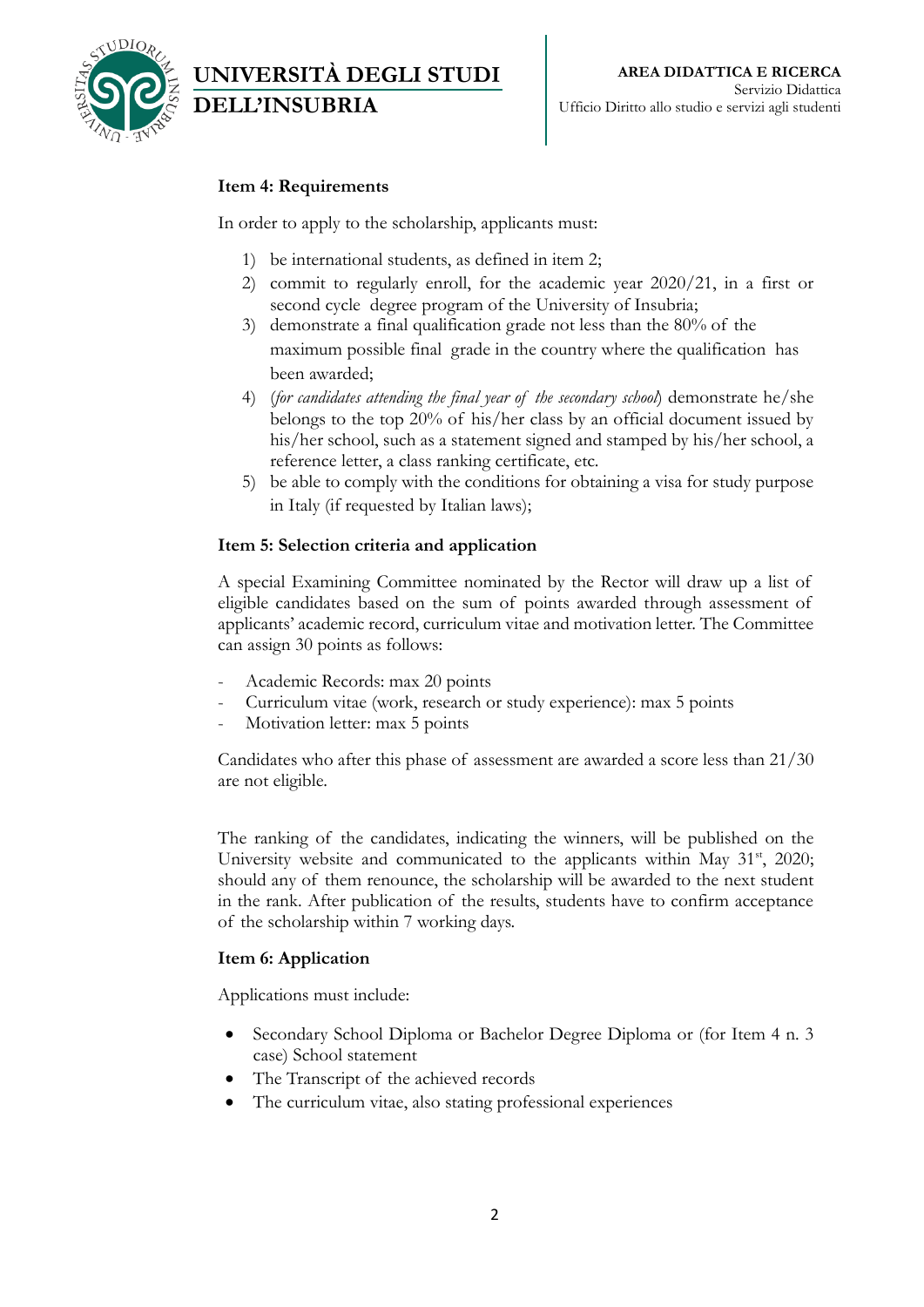

a motivation letter

**DELL'INSUBRIA**

**UNIVERSITÀ DEGLI STUDI** 

All supporting documents must be uploaded through the i-STUD portal. Failure to meet one or more of the above mentioned conditions implies the impossibility to be granted the scholarship.

Applications have to be submitted through the i-STUD online portal <https://uninsubria-ol.dirittoallostudio.it/apps/V3.1/istud/public/index.php> after having created a personal account on:

<https://uninsubria.esse3.cineca.it/AddressBook/ABStartProcessoRegAction.do>

(click on the menu and choose the English version) starting from February 1st, 2020.

The deadline for application is April  $30<sup>th</sup>$ , 2020 12 am (Italian time).

The university will not take any responsibility for the dispersion of notices due to a wrong indication of contacts or due to the change in contact details indicated in the application. Applications lacking applicants' signature will be inadmissible.

## **Item 7 - Payment arrangements and maintenance requirements**

Scholarship will be paid in two (2) instalments. The first instalment will be released to the beneficiary student within 60 days from the enrollment, only upon:

1. completion of the enrolment procedures at the University of Insubria;

2. opening of an Italian bank account or pre-paid credit card with an IBAN registered or co-registered in the student's name;

3. signature of the Declaration of acceptance, where the beneficiary student commits himself to accept the scholarship terms and confirms he/she does not fall within any of the conditions of incompatibility established in Item 3 of this call for applications;

The second instalment will be released to the beneficiary student upon achievement of at least 12 ECTS by 28<sup>th</sup> February 2021. In case of enrolment with recognition of previous studies, credits earned during a previous university career cannot be taken into account for the achievement of the expected maintenance requirements.

**Item 8 — Scholarship revocation**